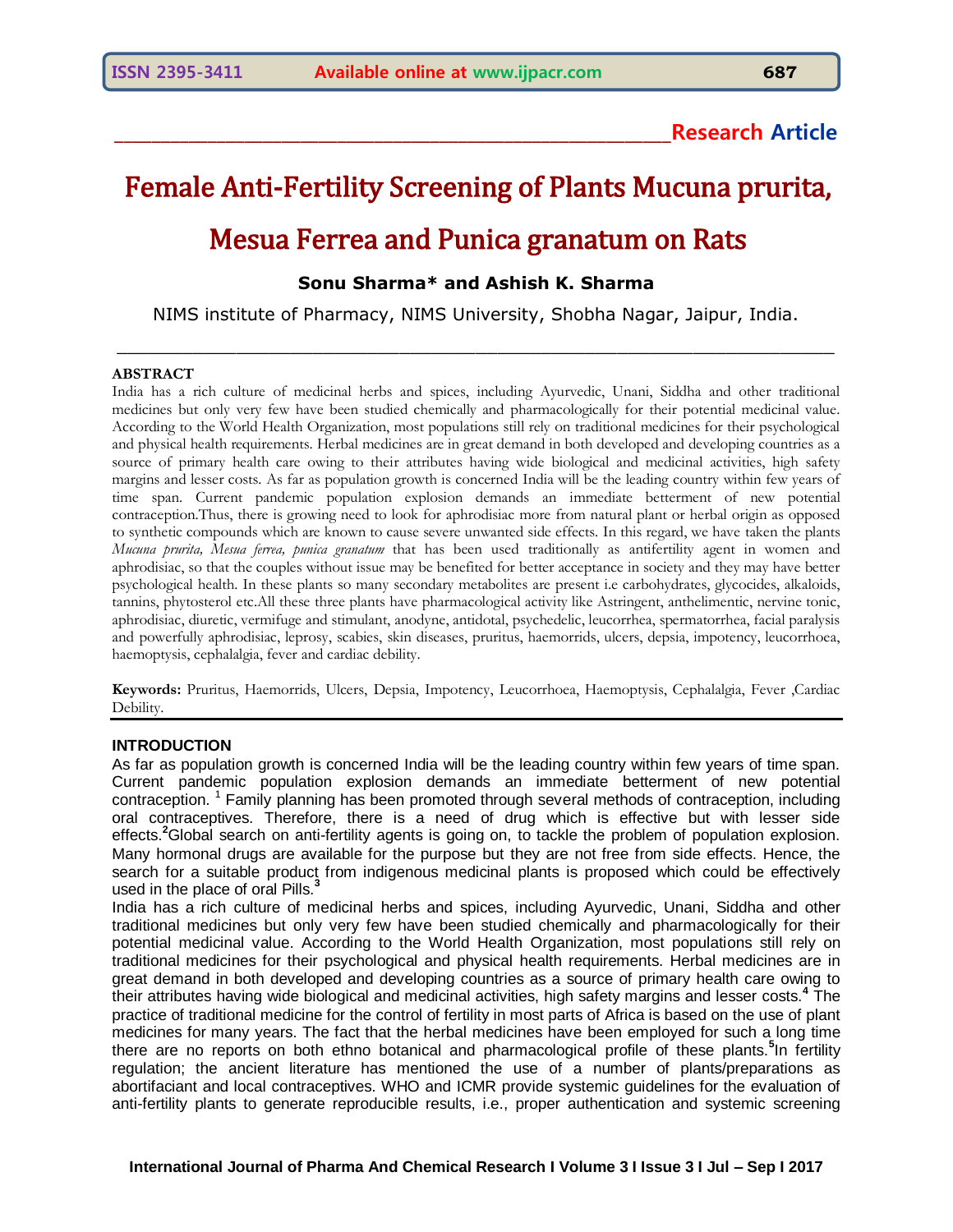methods. Many plant preparations are reported to possess antifertility properties in ancient Indian literature. Many plants have been tested for their anti-fertility activity in laboratory animals. Only one plant through vascicine from *Adhatoda vasika* have been claimed to have abortifaciant properties but it could not be used clinically; the centchroman, non hormonal oral contraceptives also has not been proved very successful in phase IV clinical trials. Hence, the search needs to be continued.<sup>6</sup> this may reduce the population burden of our country.

Aphrodisiacs are the substances which are used to increase sexual activity and help in fertility. Sexual feelings are an inevitable part of life. The basic and fundamental purpose of sex and sexuality is the "continuation of progeny" and the survival of human race.<sup>7</sup> the sex is the most intimate, indispensable and an integral part of every individual and can be a source of pleasure and fulfillment. The sexual myths and misconception also leads to sexual dysfunctions.<sup>8</sup>

Infertility is a worldwide medical and social problem. It affects above 10-15% of married couples. WHO estimates that there is 60-80 million infertile couples worldwide.**<sup>9</sup>** Infertility in itself may not only threaten physical health but it can certainly have a serious impact on the mental and social wellbeing of infertile couple, especially in our country. In many countries the stigma of infertility often leads to marital disharmony, divorce or ostracism.**<sup>10</sup>** Research during the past two decades has an unfolded focus on impotence (erectile failure), premature ejaculation and male infertility. There are a number of prescription drugs which may act as sex stimulant and enhancing the sexual desire and activity in both men and women, although their use have shown significant improvement in treating sexual disorders, but at the same time they are not devoide of large number of side effects. These include arrhythmia, suicidal tendencies, mental disorders, tremors etc. The use of synthetic aphrodisiacs results in the dilatation of blood vessels in other parts of the body also, causing headache and even fainting. Other side effects include facial flushing, blurred vision and sensitivity to light which usually occur at higher doses.**<sup>11</sup>**

Thus, there is growing need to look for aphrodisiac more from natural plant or herbal origin as opposed to synthetic compounds which are known to cause severe unwanted side effects. In this regard, we have taken the plants *Mucuna prurita, Mesua ferrea, punica granatum* that has been used traditionally as antifertility agent in women and aphrodisiac, so that the couples without issue may be benefited for better acceptance in society and they may have better psychological health.

## **PLANT PROFILE**

**1.** *Mucuna prurita* **Family:** Leguminosae **Common name**: Kaunch Beej **Habitat:** It is found almost all over the country **Parts used:**  Seeds, roots and legumes **Pharmacological action**

Astringent, anthelimentic, nervine tonic, aphrodisiac, diuretic, vermifuge and stimulant, anodyne, antidotal, psychedelic, leucorrhea, spermatorrhea, dyspepsia, colic, hemiplegic, and facial paralysis and powerfully aphrodisiac.

# **Chemical Constituents**

L-dopa, sulphur, manganese, 4-dihydroxy phenylalanine, glutathayon, lacithine, galic acid and glucoside. These seeds contain saturated fatty acid stearic and palmitic acid, oliac acid and linolinic acid. **<sup>13</sup>**

## **Therapeutic classification index**

**Digestive system:** it is used in intestinal worms and colic

**Central nervous system:** it is used in paralysis, hemiplegia and other nervine disorders and spasms associated with Parkinson's or Bell's palsy.

**Genito- urinary system:** it is used in leucorrhea and profuse menstruation

**Reproductive system:** it is used as an aphrodisiac and used in seminal weakness, spermatorrhea.**<sup>14</sup>**

#### **2.** *Mesua ferrea*

**Common name** :

Nagkeshar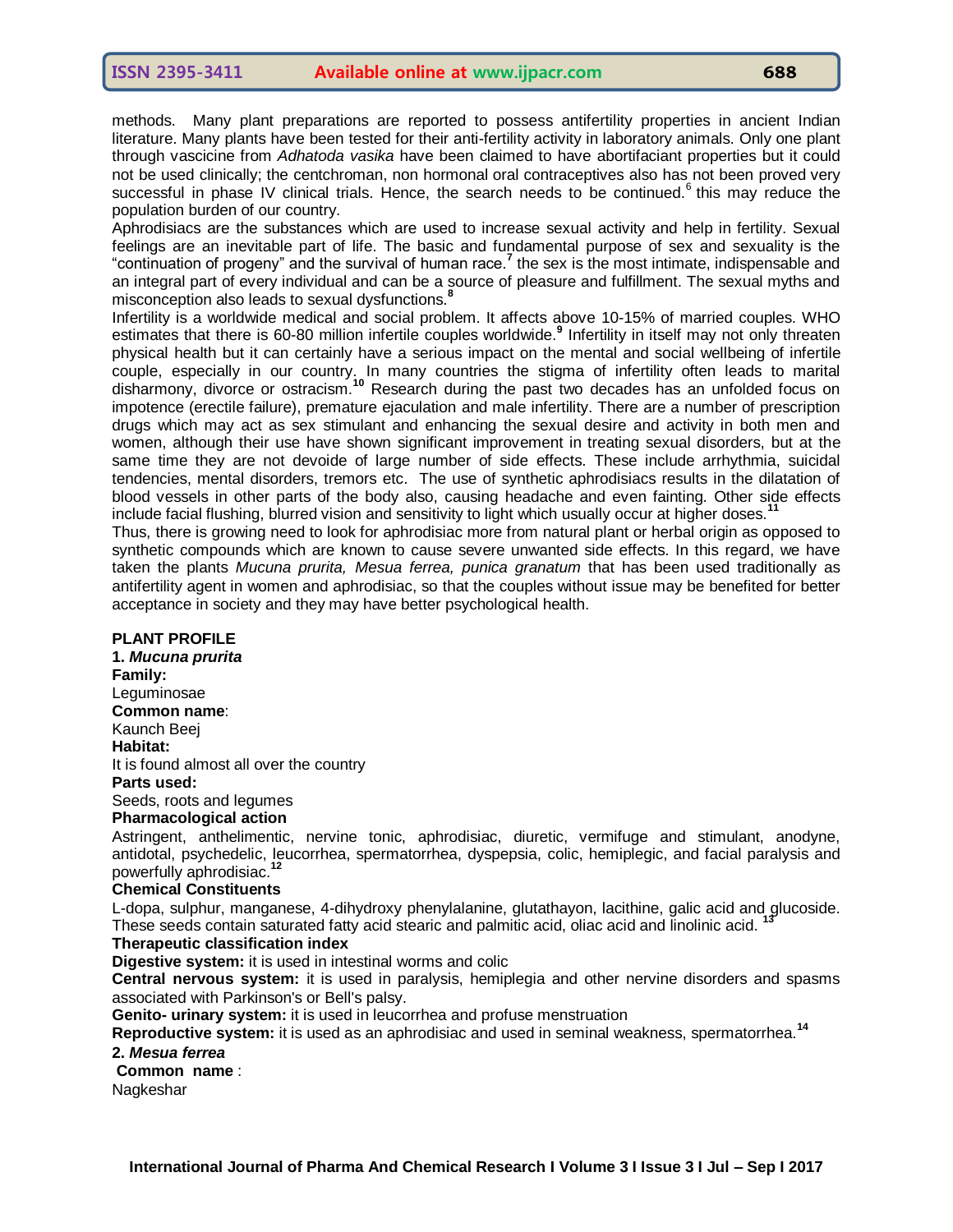#### **Family** :

**Guttiferae** 

#### **Habitat** :

Eastern Himalayas, Assam, West Bengal, Western Ghats, Travancore, and Andaman

#### **Parts used:**

Flower (stamen), oil, bark, leaf, bud, seed.

# **Medicinal uses :**

It has astringent, digestant, and ant poisonous, antimicrobial, anti-inflammatory, antipyretic and anthelminthic. it is used in fever, itching, nausea, leprosy, skin disorders, erysipelas, bleeding piles, metrorrhagea, menorrhagea, excessive thirst, and sweating

## **Uses as home remedy:**

- 1. In bleeding piles, it should be used in the dose of 3 gm along with mishri.
- 2. Its oil should be use externally to cure skin disorders.
- 3. Its paste or dusting of its powder is very effective to get relief from excessive sweating.

# **Chemical composition:**

Mesuol, mammeisin, mamiflegin, mesuol sitosterol, octadecatriefloic, hexadecanolic. 1, 5 dihydroxyxanthone (ii), euxanthone 7-methyl ether (iv) and β-sitosterol, mesuanic acid, α- and β- amyrin, β- sitosterol, mesuol, mesuaferrol, Leucoanthocyanidin, mesuone, mammeigin.

## **Medicinal properties:**

Digestive, carminative, constipating, anthelminthic, diuretic, expectorant, stomachic, haemostatic, aphrodisiac, febrifuge and cardiotonic. They are useful in asthma, cough, hiccough, leprosy, scabies, skin diseases, pruritus, pharyngodynia, vomiting, dysentery, haemorrids, ulcers, depsia, impotency, leucorrhoea, haemoptysis, cephalalgia, fever and cardiac debility. The seed oil is used in skin diseases. Pericarp of fruit is astringent and stomachic.<sup>1</sup>

## **Circulatory system**-

Cardiac tonic and haemostatic, it is used in cardiac debility, rakta pitta and blood disorders.

# **Central nervous system**-

Brain tonic it is useful in brain debility and hysteria.

## **Respiratory system**-

It is used in cough induced by kapha, dyspnoea and hiccougs as it alleviates kapha.

## **Reproductive system**-

It is used as an aphrodisiac and as a haemostatic in menorrhagia.

## **Digestive system**-

It is appetizer, mainly digestive, antidipsetic, antiemetic, antihaemorrhoid, astringent and vermicide; hence it is used in anorexia, distaste, depsia, emesis, worms, bleeding piles, dysentery. It acts as a haemostatic in bleeding piles.

## **Urinary system**-

Diuretic, hence useful in retention of urine.**<sup>16</sup>**

## *3. Punica Granatum*

**Common Name :** Annar **Family Name :**  Lythraceae **Part Used :**  Seed, Roots, Leaves **Habitat :**  Southern Europe, Northen Africa, tropical Afrika, Central asia, India, America, california **Constituents**:

Vitamin C, vitamin K , polyphenols, such as ellagitannins and flavonoids, Pomegranate seed oil contains punicic acid , palmitic acid , stearic acid, oleic acid and linoleic acid . Juice, seeds and peel apparently contain steroid hormones, including estrone.**17, 18**

**Uses :** Diarrhea, dysentery and intestinal parasites. The seeds and juice are considered a tonic for the heart and throat, Especially when sweet, pomegranate fruit is nourishing for (*pitta* or fire) systems and is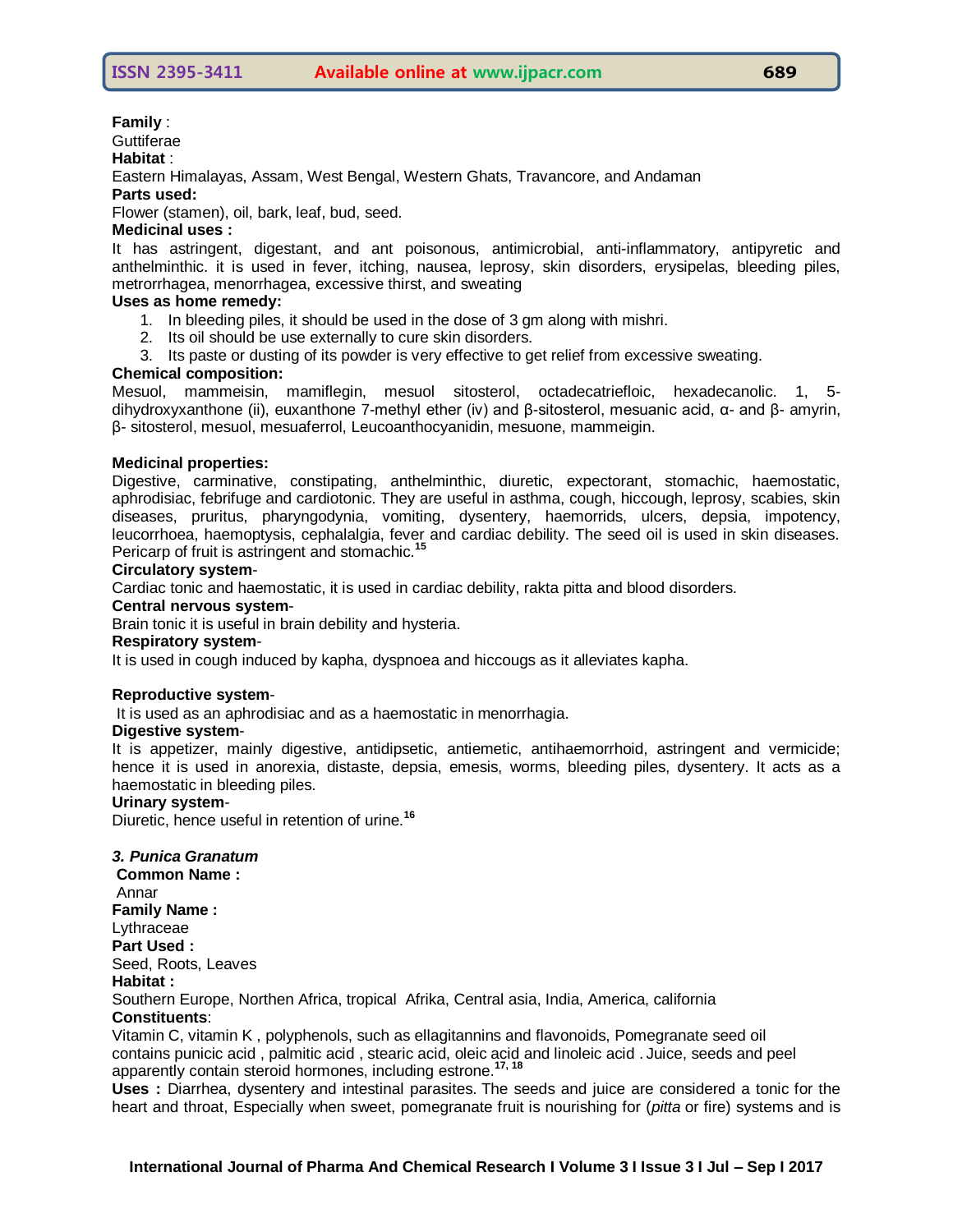known as a blood builder. The astringent qualities of the flower juice, rind and tree bark are considered valuable for a variety of purposes, such as stopping nose bleeds and gum bleeds, toning skin, firming-up sagging breasts, and treating hemorrhoids. Pomegranate juice (of specific fruit strains) is also used as an eye drop, as it is believed to slow the development of cataracts. Pomegranate has been used as a contraceptive and abortifaciant by means of consuming the seeds, or rind, as well as by using the rind as a vaginal suppository. This practice is recorded in ancient Indian literature, in medieval sources, and in modern folk medicin.<sup>1</sup>

# **1.MATERIALS AND METHODS 20,21,22**

#### **1.1. Animals**

Female Swiss albino mice (18–22 g), Wistar albino rats 150–200 g, and immature female Wistar albino rats of 21–23 days old (40–60 g) were used in this study. They were procured from animal house, College of Pharmacy, NIMS University, Jaipur. The animals were acclimatized for ten days under laboratory conditions. They were housed in polypropylene cages and maintained at  $27^{\circ}$ C  $\pm$  2 $^{\circ}$ C, relative humidity 65 ± 10% under a 12-hour light/dark cycle. The animals were fed with rodent pellet diet and water ad libitum. Animal ethical clearance for performing the experiments on animals was obtained from the Institutional Animal Ethical Committee (IAEC).

Each experimental group had a separate set of animals and care was taken to ensure that animals used for one response were not employed elsewhere. Animals were habituated to laboratory conditions for 48 h prior to experimental protocol which minimizes any nonspecific stress.

## **1.2 Acute Toxicity Study**

The acute toxicity for ethanol extracts of *Mucuna prurita, Mesua ferrea, Punica granatum and there combinations i.e Combination A* (Mucuna prurita+Mesua ferrea), *Combination B*(Mesua ferrea + Punica granatum) *,Combination C*(Mucuna prurita + Punica granatum)*and Combination D(*Mucuna prurita + Mesua ferrea + Punica granatum*)* was determined in albino mice, maintained under standard conditions. The animals fasted overnight prior to the experiment, and fixed dose method was adopted as per OECD Guideline no. 420—fixed dose method.

## **1.3 Antifertility Activity**

## **1.3.1. Estrogenic Activity in Immature Female Rats**

Immature female rats of Wistar strain 21–23 days old and weighing 40–60 g were used. They were divided into nine groups of six animals each. The various groups were treated as follows:

- **Group I:**
- Control (saline solution) p.o.,
- **Group II:**
	- Reference standard (Ethinyl Estradiol 0.02 mg kg−1, p.o.),
- **Group III:** Ethanolic extract of *Mucuna prurita* (200 mg kg−1, p.o.),
- **Group IV:**  Ethanolic extract of *Mesua ferrea* (200 mg kg−1, p.o.),
- **Group V:**

Ethanolic extract of *Punica granatum* (200 mg kg−1, p.o.),

**Group VI:**

Ethanolic extract of *Combination A*(Mucuna prurita+Mesua ferrea) (200 mg kg−1, p.o.),

**Group VII:**

Ethanolic extract of *Combination B*(Mesua ferrea + Punica granatum) (200 mg kg−1, p.o.),

**Group VIII:**

Ethanolic extract of *Combination C*(Mucuna prurita + Punica granatum) (200 mg kg−1, p.o.),

**Group IX:**

Ethanolic extract of *Combination D*(Mucuna prurita + Mesua ferrea + Punica granatum) (200 mg kg−1, p.o.),

The treatment was given for six days, 24 h after the last treatment; all the animals were sacrificed by decapitation, and uteri were dissected out, cleared off the adhesive tissue, blotted on filter paper, and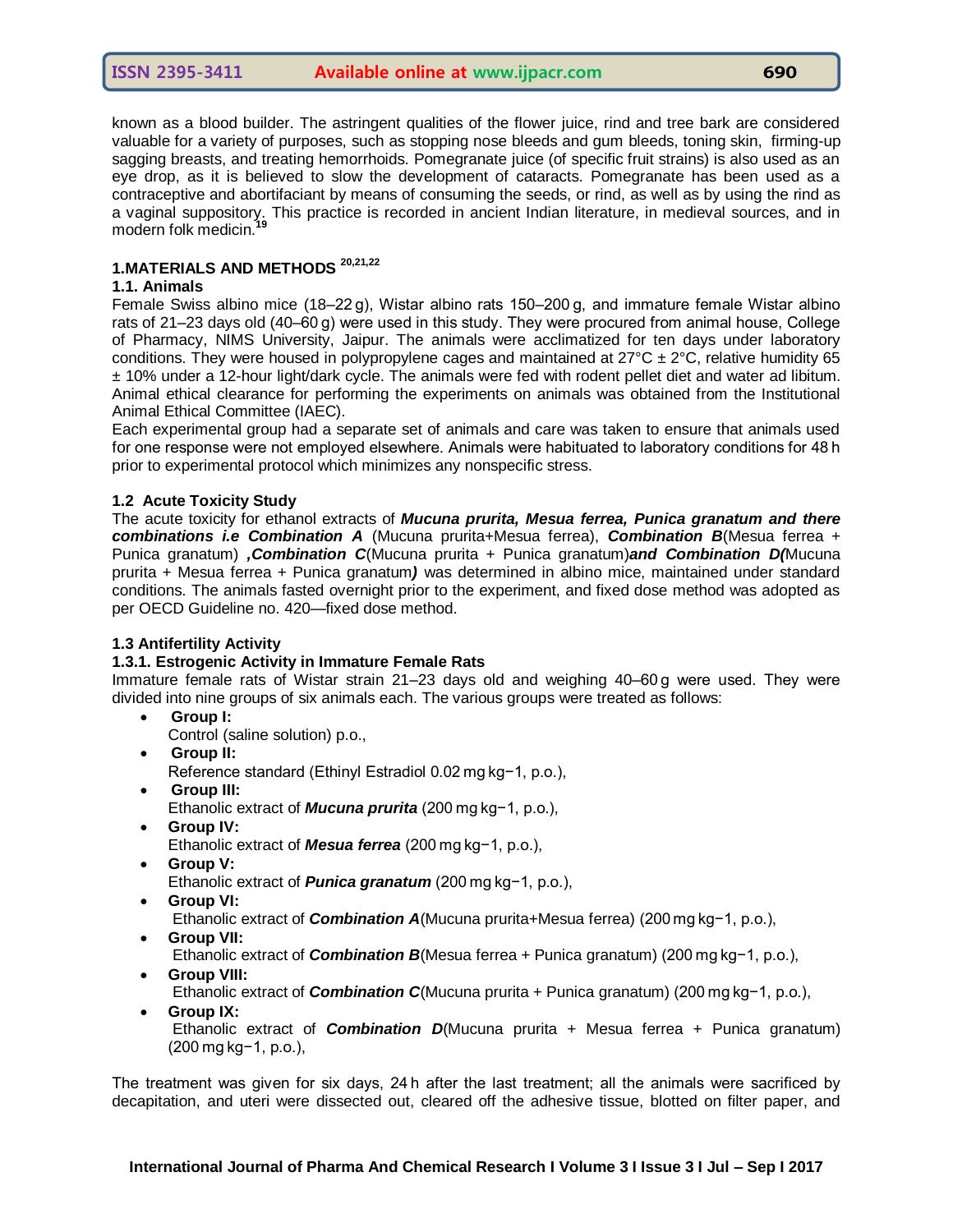weighed quickly on a sensitive balance. The tissues were fixed in Bouin's fixative for 24 h, dehydrated in alcohol, and embedded in paraffin. The paraffin blocks were sectioned at 6 μ and stained with hematoxylineosin solution (H and E Stain) for histological observations.

# **1.3.2 Anti-Implantation Activity**

Female rats of proestrus phase were kept with male rats of proven fertility in the ratio of  $2:1$ . The female rats were examined in the following morning for evidence of copulation. The animals were which showed thick clumps of spermatozoa in vaginal smear was separated from the male partner. Only the rats with normal estrous cycles were selected for the experiment. The animals divided into nine groups of six animals each. The various groups were treated as follows:

- **Group I:**
	- Control (saline solution) p.o.,
- **Group II:** Reference standard (Ethinyl Estradiol 0.02 mg kg−1, p.o.),
- **Group III:** Ethanolic extract of *Mucuna prurita* (200 mg kg−1, p.o.),
- **Group IV:**  Ethanolic extract of *Mesua ferrea* (200 mg kg−1, p.o.),
- **Group V:**  Ethanolic extract of *Punica granatum* (200 mg kg−1, p.o.),
- **Group VI:** Ethanolic extract of *Combination A*(Mucuna prurita+Mesua ferrea) (200 mg kg−1, p.o.),
- **Group VII:**

Ethanolic extract of *Combination B*(Mesua ferrea + Punica granatum) (200 mg kg−1, p.o.),

**Group VIII:**

Ethanolic extract of *Combination C*(Mucuna prurita + Punica granatum) (200 mg kg−1, p.o.),

**Group IX:**

Ethanolic extract of *Combination D*(Mucuna prurita + Mesua ferrea + Punica granatum) (200 mg kg−1, p.o.),

The extracts were administered orally from day 1 t day 7 of gestation. On the 10th day, laparotomy was carried out under light ether anesthesia in sterile conditions. The uteri were examined to determine the number of implantation sites; the numbers of corpora lutea in ovaries were recorded. The abdomen was sutured, and the animals were left in cages. The drugs were administered orally again for 3 days (days 14–16). On the 18th day, laparotomy was carried out again for evaluating the early abortifacient activity. The percentages of anti-implantation activity were calculated using the formula given in

> **Number of resorptions % Abortifacient activity = -------------------------------- x 100 Number of corpus luteum**

 **Number of implantations % Anti-implantation activity = -----------------------------------x 100 Number of corpus luteum**

## **1.4 Statistical Analysis**

Values were expressed as  $x \pm s$  from 6 animals. Statistical difference in the mean analyzed using oneway ANOVA followed by Turkey's multiple comparison tests P<0.05 was considered as statistically significant.

## **1.5 RESULTS**

## **1.5.1 . Acute Toxicity Study**

No morbidity and mortality were detected till 2000 mg kg−1, p.o. for all ethanol extracts; hence, ethanol extracts and there combinations were considered to be safe till 2000 mg kg−1, p.o.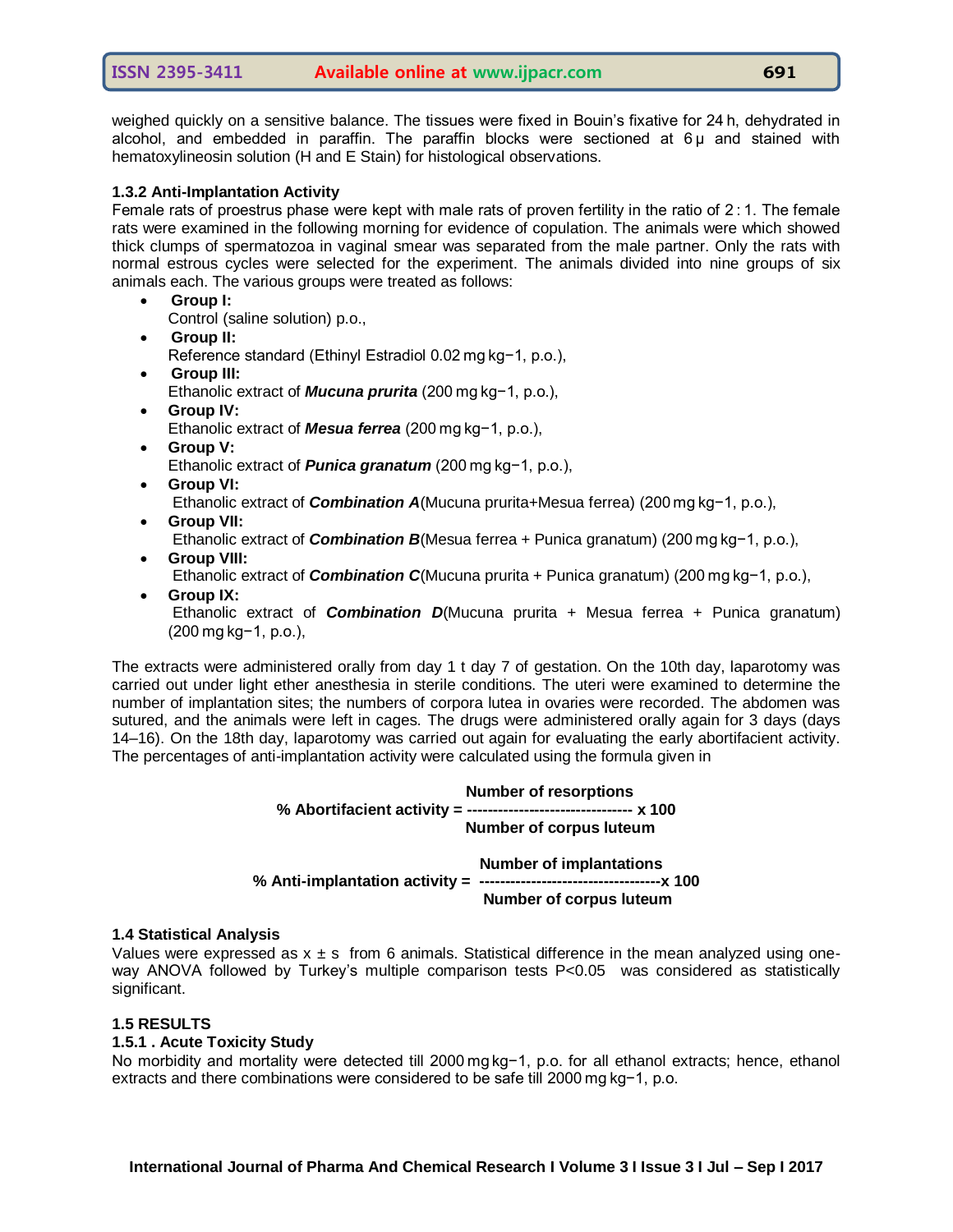#### **1.5.2 Antifertility Activity**

#### **1.5.2.1Estrogenic Activity on Immature Female Rats**

Treatment with ethanolic extracts (200 mg kg−1, p.o.) and there combinations (200  mg kg−1, p.o.) had showed significant increase in uterine weight in a dose-dependent manner compared to vehicle control. The estrogenic effect of Combination D extract at 200 mg kg−1 p.o. was comparable with reference standard Ethinyl estradiol (0.02 mg kg−1, p.o.). Furthermore, the ethanolic Combination D extract at 200 mg kg−1 offered more potent estrogenic activity than the reference standard ethinyl estradiol. The extract significantly increased the weights of uteri (Table 1), and results obtained were also correlated and supported by the histopathological findings, where the combination of etahnolic extracts A, B and C (200 mg kg−1, p.o.) showed synergistic effect showed significant increase in the height of luminal epithelium and loose and edematous stroma with stimulated uterine glands, while the individual ethanolic extract (200 mg kg−1, p.o.) showed moderate increase in the height of luminal epithelium with stimulated uterine glands (Figures 1, 2, 3, 4, 5, and 6)

#### **TABLE 1: EFFECT OF SELECTED PLANT DRUG EXTRACTS AND THERE SYNERGISTIC (COMBINATION) EXTRACTS ON UTERINE WEIGHT OF IMMATURE FEMALE RATS**

| Group      | Extracts/drug                                                                                  | Dose (mg kg-1)                               | Uterine weight (mg) |
|------------|------------------------------------------------------------------------------------------------|----------------------------------------------|---------------------|
| Group I    | Control (saline solution)                                                                      |                                              | 218.27±16.79        |
| Group II   | Ethinyl Estradiol (Control Standard)                                                           | 0.02 mg kg-1, p.o                            | 319.57±19.24**      |
| Group III  | Ethanolic extract of Mucuna prurita                                                            | $200 \,\mathrm{mg} \,\mathrm{kg} - 1$ , p.o. | 292.34±16.27*       |
| Group IV   | Ethanolic extract of Mesua ferrea                                                              | 200 mg kg-1, p.o                             | 287.45±57.24*       |
| Group V    | Ethanolic extract of <i>Punica granatum</i>                                                    | $200 \,\mathrm{mg} \,\mathrm{kg} - 1$ , p.o. | 246.27±64           |
| Group V I  | Ethanolic extract of <i>Combination A</i> (Mucuna prurita+Mesua ferrea)                        | 200 mg kg-1, p.o                             | 311.24±12.47**      |
| Group V II | Ethanolic extract of <i>Combination B</i> (Mesua ferrea + Punica<br>granatum)                  | $200 \,\mathrm{mg}$ kg - 1, p.o.             | 317.29±15.98**      |
| Group VIII | Ethanolic extract of <i>Combination C</i> (Mucuna prurita + Punica<br>granatum)                | 200 mg kg-1, p.o.                            | 304.87±29.32**      |
| Group IX   | Ethanolic extract of <i>Combination D</i> (Mucuna prurita + Mesua ferrea +<br>Punica granatum) | 200 mg kg-1, p.o                             | 398.27±54.27***     |

Values are mean  $\pm$  SEM (n=06), \*P<0.05, \*\*P<0.01, and \*\*\*P<0.001 as compared to control group.

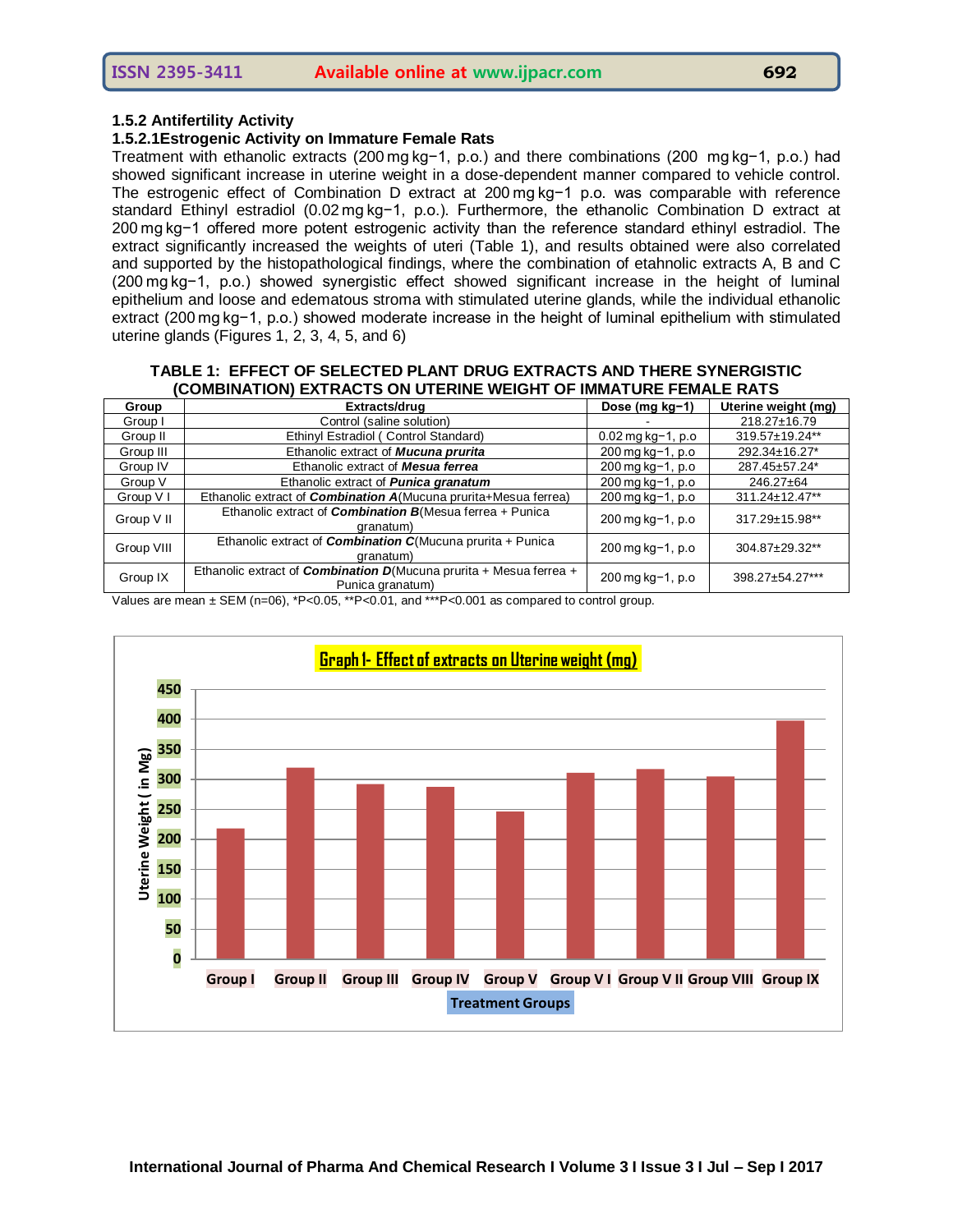

**Histopathological studies are supported by following figures**

**Fig. 1: Photomicrograph showing section of uterus indicating surface epithelium with no secretary activity (control group) HE 300x**



**Fig. 2: Photomicrograph showing section of uterus indicating increasing height of luminal epithelium (Ethinyl estradiol) HE 300x**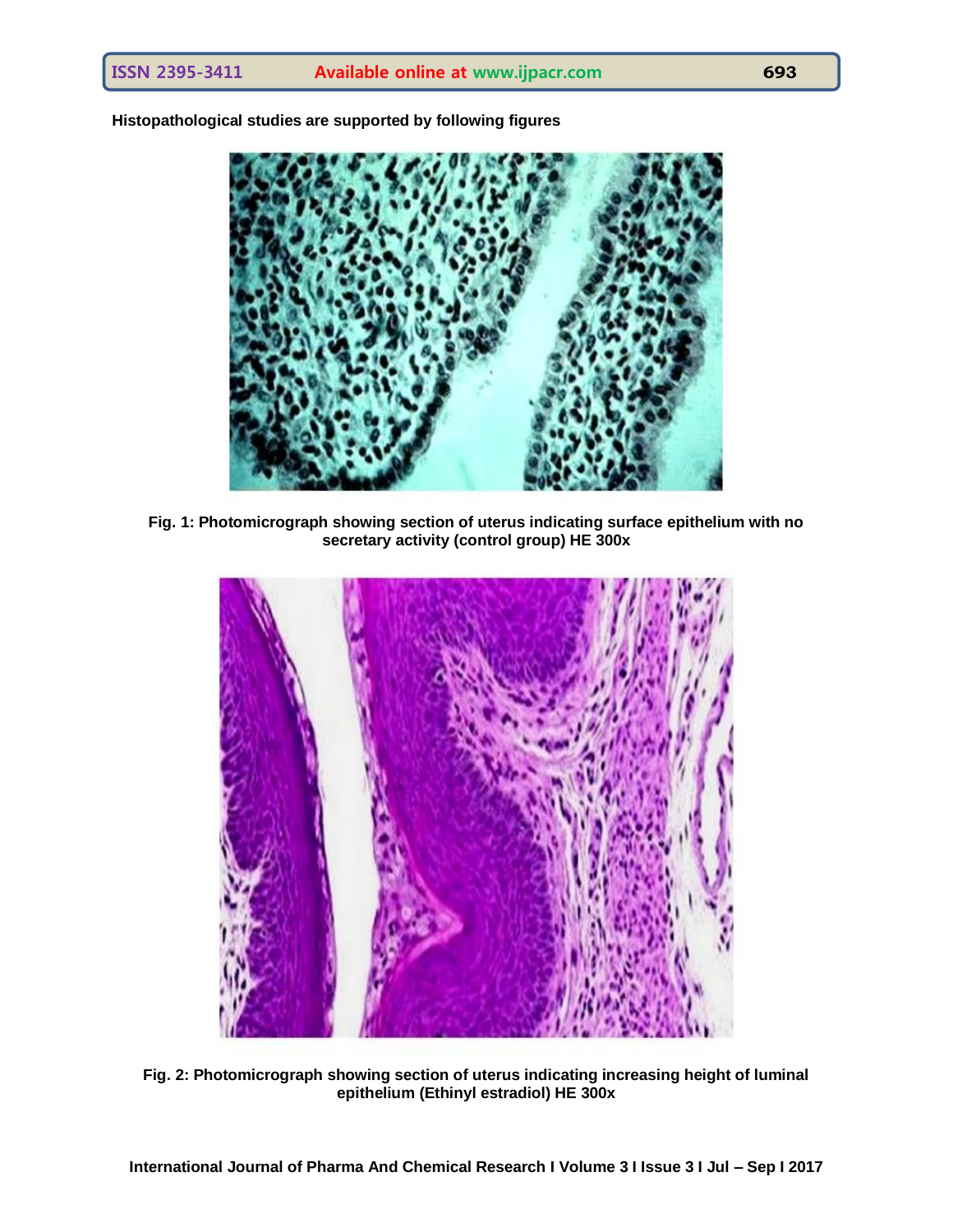

**Fig. 3: Photomicrograph showing section of uterus indicating increase in height of luminal epithelium (Combination C extract: 200 mg kg−1) HE 300x**



**Fig. 4: Photomicrograph showing section of uterus indicating increase in height of luminal epithelium and loose and edematous stroma with stimulated uterine glands Combination D extract: 200 mg kg−1) HE 300x**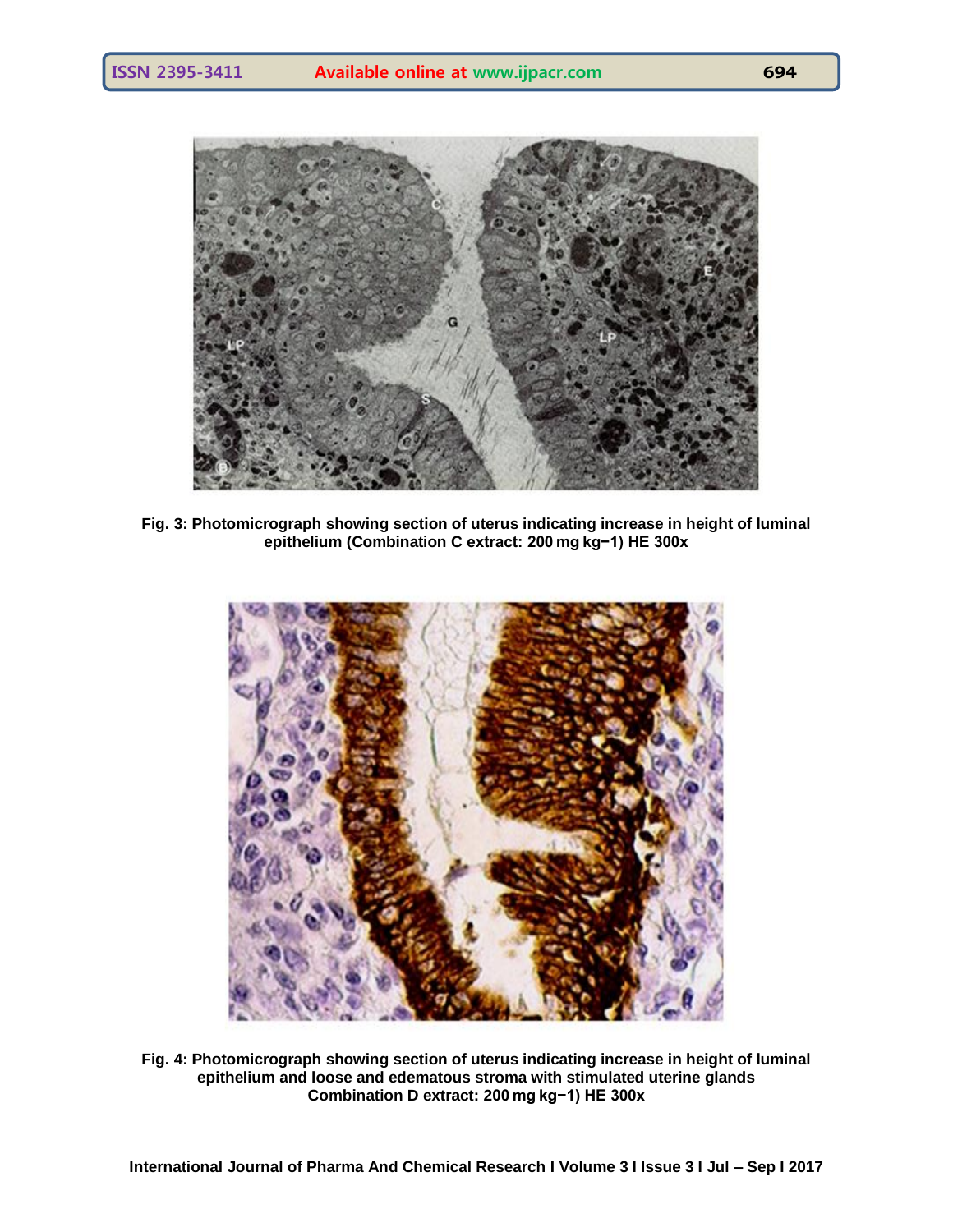

**Fig. 5: Photomicrograph shows section of uterus indicating moderate increase in height of luminal epithelium with moderate stimulation of uterine weight (Combination A extract: 200 mg kg−1) HE 300x**



**Fig. 6: Photomicrograph showing section of uterus indicating moderate increase in height of luminal epithelium with stimulated uterine glands (Combination B extract: 200 mg kg−1) HE 300x**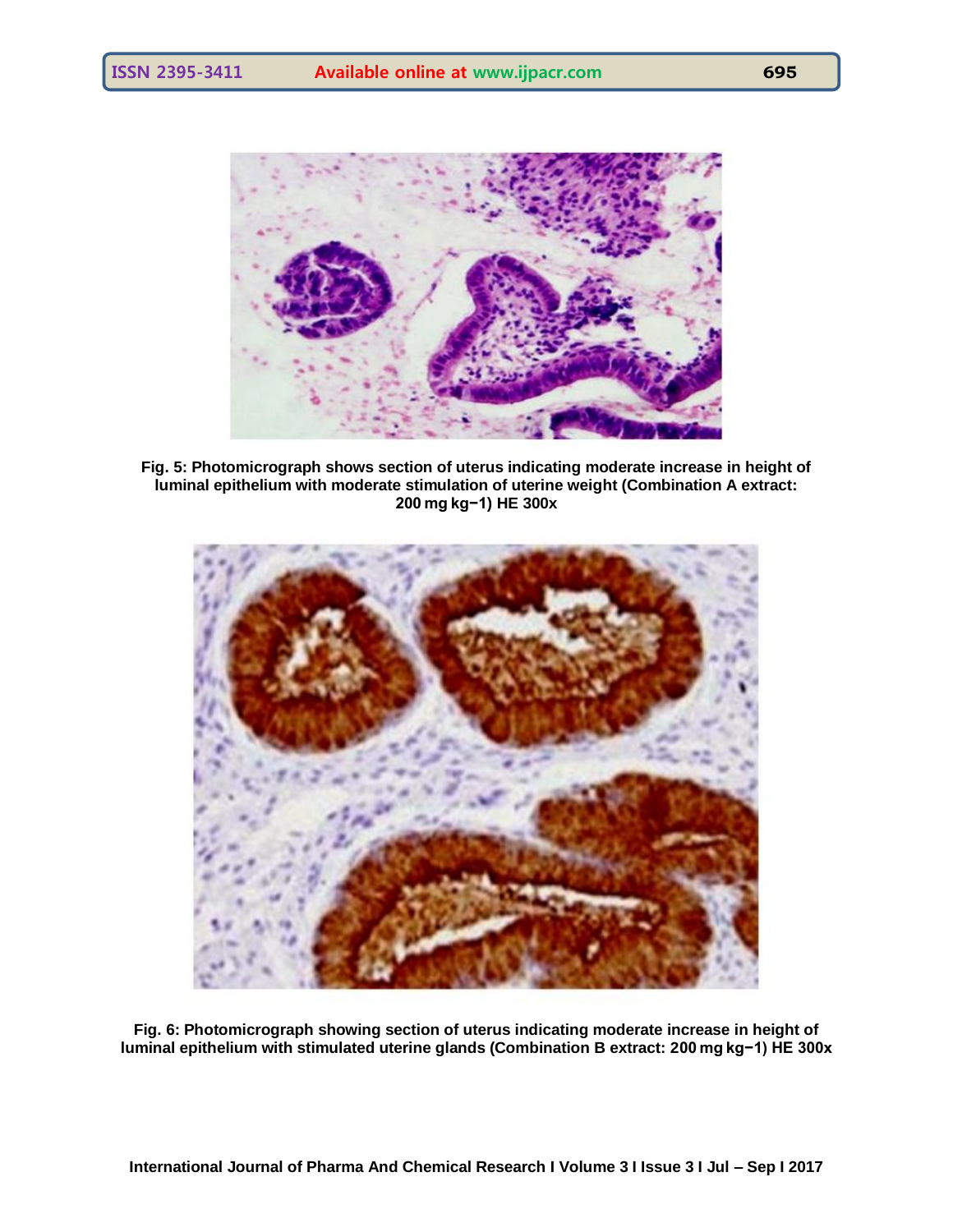#### **1.5.3 Anti-Implantation Activity**

The anti-implantation activity is expressed as the percentage decrease in the number of implantations in the uteri on day 10 of pregnancy, and the number of resorbed implants from the existing number of implants will be recorded on day 18 for evaluating the early abortifacient activity. The ethanolic extracts and there combinations have offered significant and dependent anti-implantation and early abortifacient activity by decreasing the number of implantation sites and showed significant resorption of the existing implants compared to vehicle control. The Combination D ethanolic extract at 200 mg kg−1 p.o. showed 84.27% antifertility activity and it was found to be more potent than other extracts and combinations ; at 200 mg kg−1 p.o..The results are shown in Table 2.

#### **TABLE 2: EFFECT OF SELECTED PLANT DRUG EXTRACTS AND THERE SYNERGISTIC (COMBINATION) EXTRACTS ON ANTI-IMPLANTATION AND EARLY ABORTIFACIENT ACTIVITY IN RATS (x± s; n=6 ).**

| Group         | Extracts/drug                                                                                             | Dose (mg kg-1)                 | % anti-<br>implantation<br>activity | % early<br>abortifacient<br>activity | % antifertility<br>activity |
|---------------|-----------------------------------------------------------------------------------------------------------|--------------------------------|-------------------------------------|--------------------------------------|-----------------------------|
| Group I       | Control (saline<br>solution)                                                                              |                                | 0                                   | 0                                    | 0                           |
| Group II      | Ethinyl Estradiol (<br>Control Standard)                                                                  | $0.02$ mg kg-1, p.o            | 69.24±23.24**                       | $2.86 \pm 0.54***$                   | 92.24±24.27***              |
| Group III     | Ethanolic extract of<br>Mucuna prurita                                                                    | 200 mg kg-1, p.o               | 23.45±0.47*                         | $8.57 \pm 1.24*$                     | 28.34±5.27*                 |
| Group IV      | Ethanolic extract of<br>Mesua ferrea                                                                      | 200 mg kg-1, p.o               | 33.32±1.89*                         | $6.24 \pm 0.57$ *                    | $37.34 \pm 2.41^*$          |
| Group V       | Ethanolic extract of<br>Punica granatum                                                                   | 200 mg kg-1, p.o               | $30.24 \pm 1.48^*$                  | $5.23 \pm 0.82$ *                    | 39.27±3.23*                 |
| Group V I     | Ethanolic extract of<br><b>Combination</b><br>$A$ (Mucuna<br>prurita+Mesua ferrea)                        | 200 mg kg-1, p.o               | 53.33±0.49**                        | $3.57 \pm 1.24*$                     | 78.47±3.17**                |
| Group V       | Ethanolic extract of<br>Combination<br>$B$ (Mesua ferrea +<br>Punica granatum)                            | 200 mg kg-1, p.o               | $50.24 \pm 1.28$ *                  | $4.23 \pm 0.21$ *                    | $81.24 \pm 3.15$ **         |
| Group<br>VIII | Ethanolic extract of<br><b>Combination</b><br>$C(Mucuna purita +$<br>Punica granatum)                     | $200 \,\mathrm{mg}$ kg-1, p.o. | 49.65±0.38*                         | $4.47 \pm 1.12$ *                    | 79.44±3.62**                |
| Group IX      | Ethanolic extract of<br><b>Combination</b><br>$D$ (Mucuna prurita +<br>Mesua ferrea + Punica<br>granatum) | 200 mg kg-1, p.o               | $63.47 \pm 2.49^*$                  | $3.54 \pm 0.49^*$                    | 93.49±3.74***               |

Values are mean  $\pm$  SEM (n=06), \*P<0.05, \*\*P<0.01, and \*\*\*P<0.001 as compared to control group.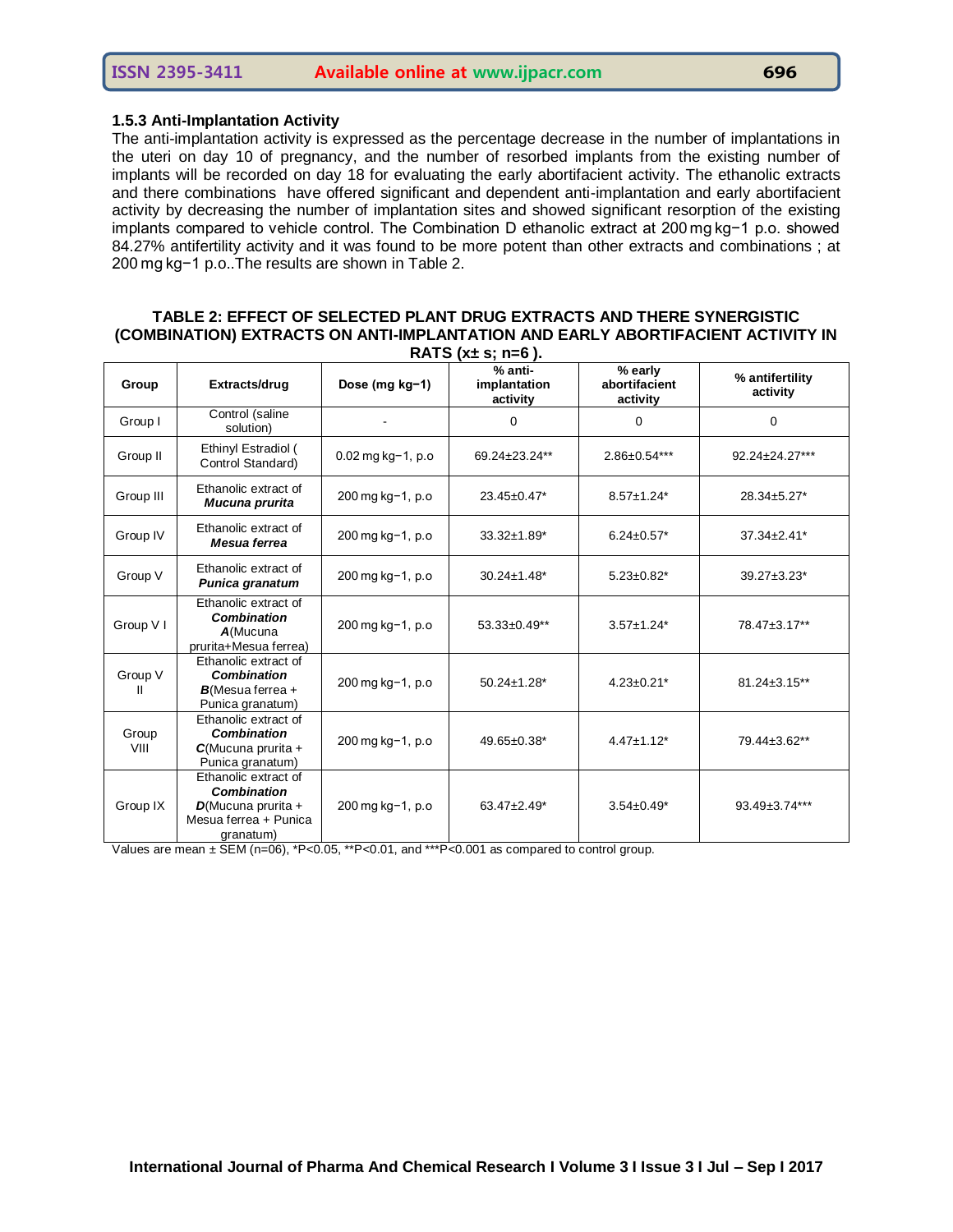

## **CONCLUSION**

Treatment with ethanolic extracts (200 mg kg−1, p.o.) and there combinations (200  mg kg−1, p.o.) had showed significant increase in uterine weight in a dose-dependent manner compared to vehicle control. The estrogenic effect of Combination D extract at 200 mg kg−1 p.o. was comparable with reference standard Ethinyl estradiol (0.02 mg kg−1, p.o.). Furthermore, the ethanolic Combination D extract at 200 mg kg−1 offered more potent estrogenic activity than the reference standard ethinyl estradiol. The extract significantly increased the weights of uteri (Table 1), and results obtained were also correlated and supported by the histopathological findings, where the combination of etahnolic extracts A, B and C (200 mg kg−1, p.o.) showed synergistic effect showed significant increase in the height of luminal epithelium and loose and edematous stroma with stimulated uterine glands, while the individual ethanolic extract (200 mg kg−1, p.o.) showed moderate increase in the height of luminal epithelium with stimulated uterine glands.

The anti-implantation activity is expressed as the percentage decrease in the number of implantations in the uteri on day 10 of pregnancy, and the number of resorbed implants from the existing number of implants will be recorded on day 18 for evaluating the early abortifacient activity. The ethanolic extracts and there combinations have offered significant and dependent anti-implantation and early abortifacient activity by decreasing the number of implantation sites and showed significant resorption of the existing implants compared to vehicle control. The Combination D ethanolic extract at 200 mg kg−1 p.o. showed 84.27% antifertility activity and it was found to be more potent than other extracts and combinations ; at 200 mg kg−1 p.o.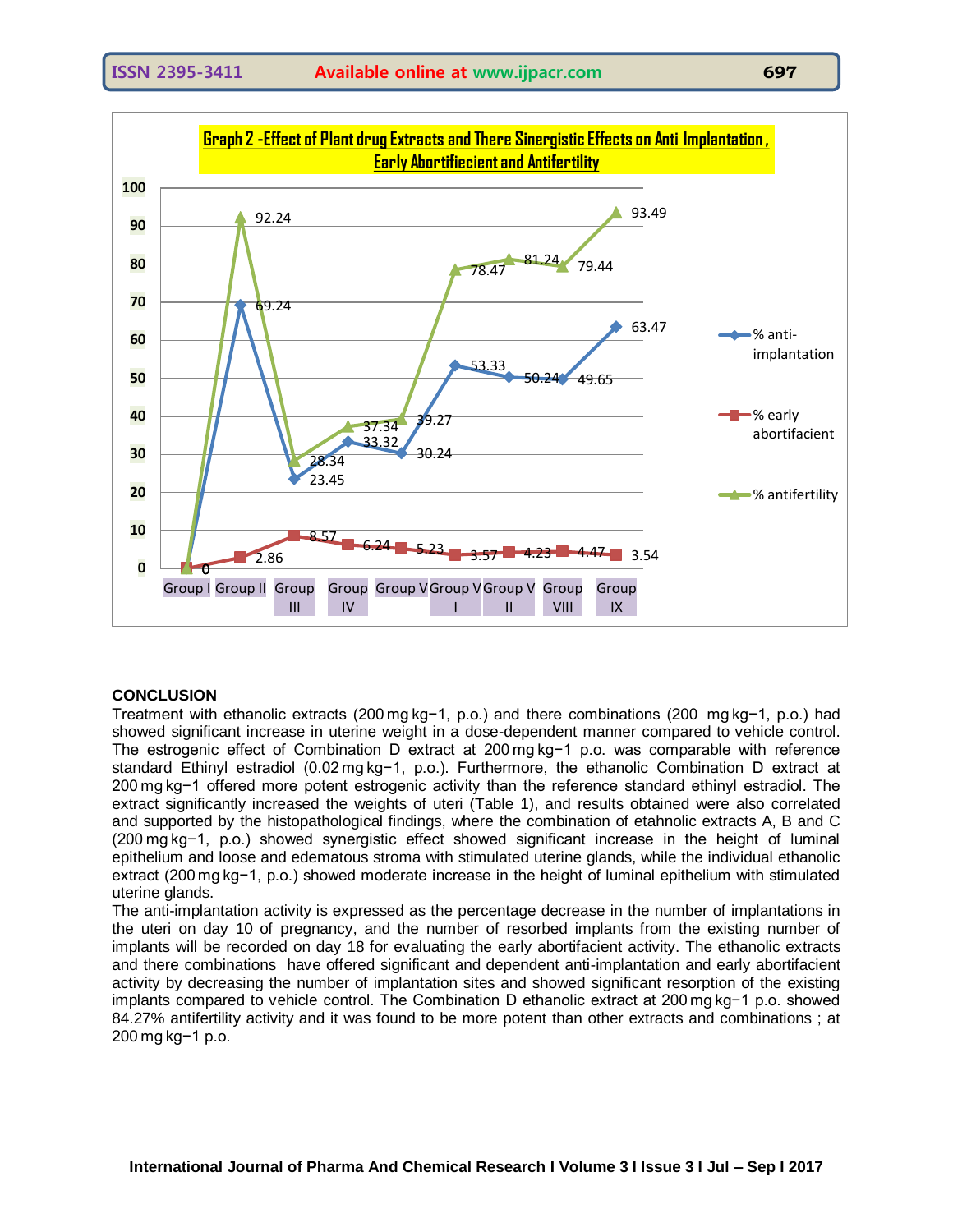#### **ACKNOWLEDGEMENT**

No scientific work is even accomplished without the continuing guidance and encouragement of the investigators supervisors, or the active support and assistance of his colleagues, technical and nontechnical staff. I wish to express my deep sense of gratitude to **Dr. Aashish Kumar Sharma**, Principal Nims institute of pharmacy (Rajasthan) of for his active guidance, innovative ideas, constant inspiration, and untiring effects which enabled me to complete my thesis work. Let me express my profound sense of gratitude and heartful thanks to **Dr. Sanjay Kumar Das ,** Research director and Dean, Academics studies of Nims university Jaipur (Rajasthan) for his invaluable encouragement and affectionate support, his helpful suggestion and innovative guidance gave a beautiful and constructive shape to this research work. I would like to thank **Dr. K. P Singh Registrar** of Nims University, and all the staff of Research cell for constant help and support. I expresses my deep sense of gratitude to our Managing Director **Shobha Tomar,** Chairman And Chancellor **Balbir Singh Tomar**, for providing all facilities and encouragement to complete this research work successfully. Words would be limited in expressing my heartful veneration to my Papa Mr. **Dwarika Prasad Sharma,** Mummy **Mrs. Lalita Devi Sharma**, Didi-Jiju, My Sweet Nieces Vaidehi, Love, Vanshul, and Sister Kavita ,Bhaiya -Bhabhi And My Friends, for their constant encouragement inspiration and keen interest towards my educational carrier. I wish to thank and gratitude to my Dear Husband **Mr. Lokesh Kumar Sharma** for his affectionate encouragement, and moral support. On personal note, I would like to express my deep gratitude to my in laws and family members who have encouraged me during the whole tenure of my project work.

#### **REFERENCES**

- 1. Ghosh K and Bhattacharya T K. "Preliminary study on the anti implantation activity of compound from the extracts of seeds of thespesia populnea. India Journal of Pharmacology. 2004; 36 : 288- 291
- 2. Thakare V N, Kothavade P S, Dhote V V, Deshpande A D. Antifertility Activity of Ethanolic Extract of *Allium cepa* Linn in Rats. International Journal of PharmTech Research. 2009;1 : 73-78
- 3. Singh Shiv Pal. Fertility Control of Female through Sesbani Sesbian Seeds. The Journal of Research and Education in Indian Medicine. 1990; 9 (4): 27- 32.
- 4. Shahu Alakh N. Phyto-pharmacological review of *mesua ferrea* linn. International Journal Of Phytopharmacology. 2014; 5(1): 6-14*.*
- 5. Ramya R, Sivasakthi R, Senthilkumar C, Anudeepa J, Santhi N, Venkata Narayanan N: Preliminary phyto chemical and anti fertility Studies on Dodonea viscose Linn. Asian Journal Res Pharm Sci, 2011; 1 : 77-79
- 6. Kachroo Monica and Agrawal S S. Anti-implantation activity of different extract of the peels of Citrus medica Linn. International Journal of PharmTech Research. 2011;3 (1): 535-539,
- 7. Kothari P. Common Sexual Problems. 3rd edition, UBS publishers, New Delhi, 2001; 1(6): 155, 203, 204, 221.
- 8. Kar N, and Chandra G. Comprehensive Textbook of Sexual Medicine. 1st edition, Jaypee Brothers Medical Publishers. New Delhi, 2005; 280-285, 309-313.
- 9. Badami S, Desai V B, Suresh B. Drugs play a major role in male fertility. Express Pharma Pulse 2000; 2 : 18
- 10. Khanna J. Prevention of infertility. Office of Publication, W.H.O., Geneva, 1992; 32: 161-166.
- 11. Kulkarni S K and Reddy D S. Pharmacotherapy of Male Erectile Dysfunction with Sildenafil. Indian Journal of Pharmacology. 1998; 30 : 367-378
- 12. Kumar Pradeep, Saha Sudipta. An updated review on Taxonomy. Phytochemistry, Pharmacology and Toxicology of *Macuna pruriens. 2013;* 2 (I) 1:306-314
- 13. http://www.singleherbs.org/products/kaunch.htm Retrieved on date 10-2-14 at 2.40 pm
- 14. Sharma Brijesh Kumar , Ahmad Shamim , Singh Rahul , Verma Rajesh Kumar and Kumar Nilesh. A review on Mucuna pruriens: Its phyto constituents and therapeutic uses, Novel Science International Journal of Pharmaceutical Science. 2012;1(6):308 -312
- 15. http://www.spicesmedicinalherbs.com/mesua-ferrea.html Retrieved on date10-2-14 at 2.34 pm
- 16. http://en.wikipedia.org/w/index.php?title=Nerium&oldid=594044276" Retrieved on date 12-2-14 at 2.59 pm